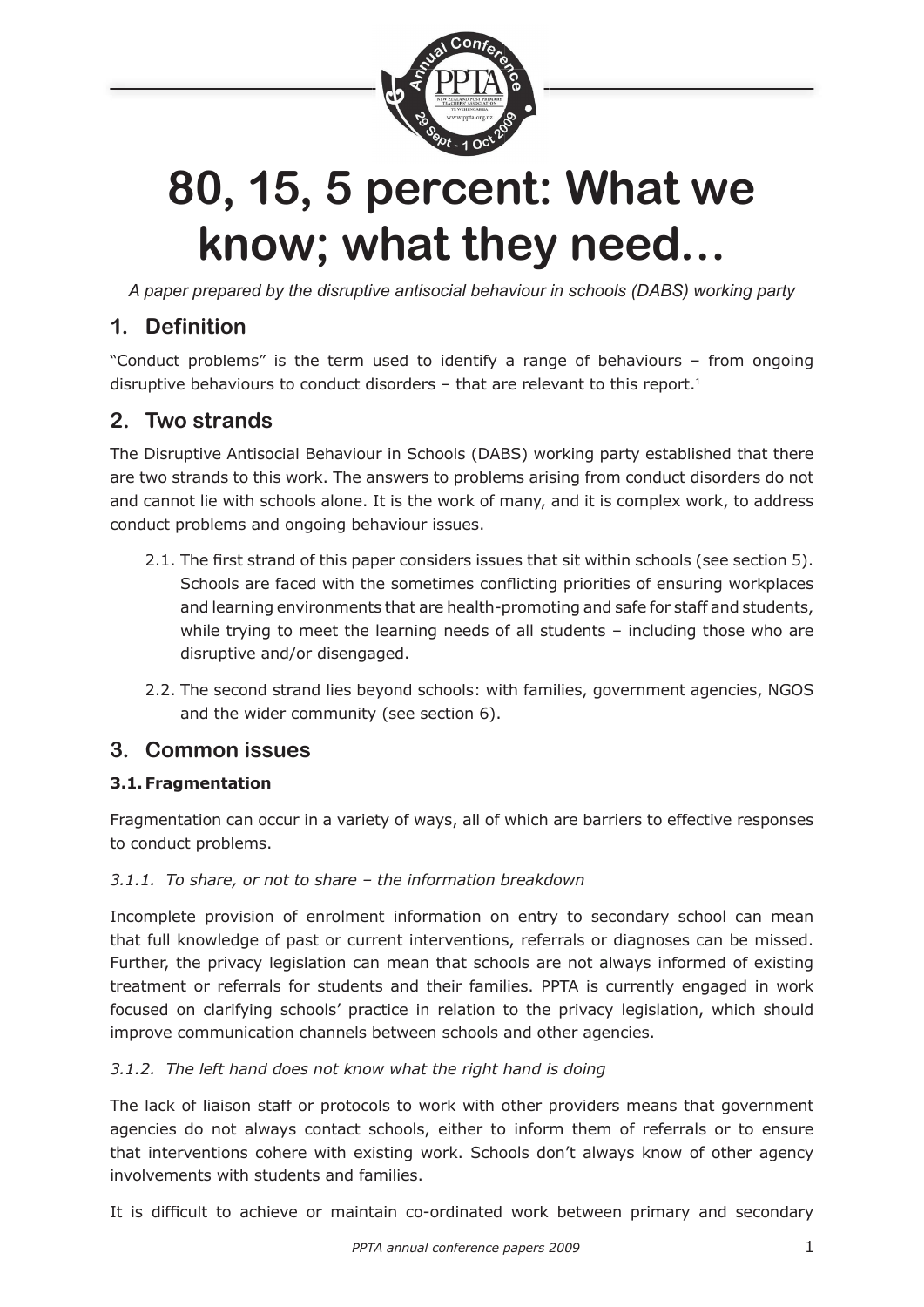

sectors, and between schools and other social agencies. Even when school liaison staff are appointed (for example, CYFS Porirua) information-sharing and disclosure remain complex and time-consuming, with staff in schools sometimes knowing more about a situation than the assigned case workers. High turnover rates in front-line mental health and social work services can also add to the fragmented nature of information sharing and service provision.

#### *3.1.3. Money troubles… and the sinking lid*

Programmes that work effectively are not always sustainably funded. This is usually to do with short-term funding, capped funding and/or contestable funding arrangements. Significant time is diverted from work with students, as school managers and/or staff from other agencies spend time seeking new or ongoing programme funding (for example, youth workers in schools and NGO-provided behaviour programmes for students with conduct problems). Only multi-party agreement to fund effective programmes and interventions can break this cycle.

#### *3.1.4. Not in my backyard… competition vs collaboration*

Initiatives that are successful in one area are not necessarily made available to other communities and schools. One consequence of this is that the effects of successful programmes are limited due to their localised nature, constituting missed opportunities for other schools. Another is that schools that have benefited from these programmes fail to realise the extent of the need in other areas. Schools are also faced with contestable funding – which means they have to compete against other schools for limited programme places and funding. We need collaboration – not competition over scarce resources.<sup>2</sup>

Examples of effective practice and programmes already exist. There is a real and growing need to ensure that these are sustainably funded, and that they are made available for implementation in more schools and communities. Programmes that acknowledge local contexts, but which are proven effective in a range of education settings, need to be supported, developed across clusters of schools and allowed to become embedded in our practice.

#### **3.2. Complexity**

Moderate to severe behaviour in children and young people is complex and has a range of causes. Some diagnosed conduct disorders cannot be "fixed" by teachers and schools. $3$  The Ministry of Education needs to recognise this and work with the Health and Justice Ministries to develop accessible, and ongoing specialist support provision for these children and their families. People working with children and young people who have conduct disorders require specialist (master's level) training. The current provision of Resource Teacher: Learning and Behaviour (RTLB) training offers a useful model for this.

Conduct problems do not sit in the "quick fix" basket. Often they seem to spring from the basket labelled "too hard". Adolescents with conduct problems need specialist interventions and support – at school, at home and, sometimes, in other settings as well – and the teachers working with them need professional support and guidance too. Experts say that conduct problems are harder to deal with, more expensive to deal with and take longer to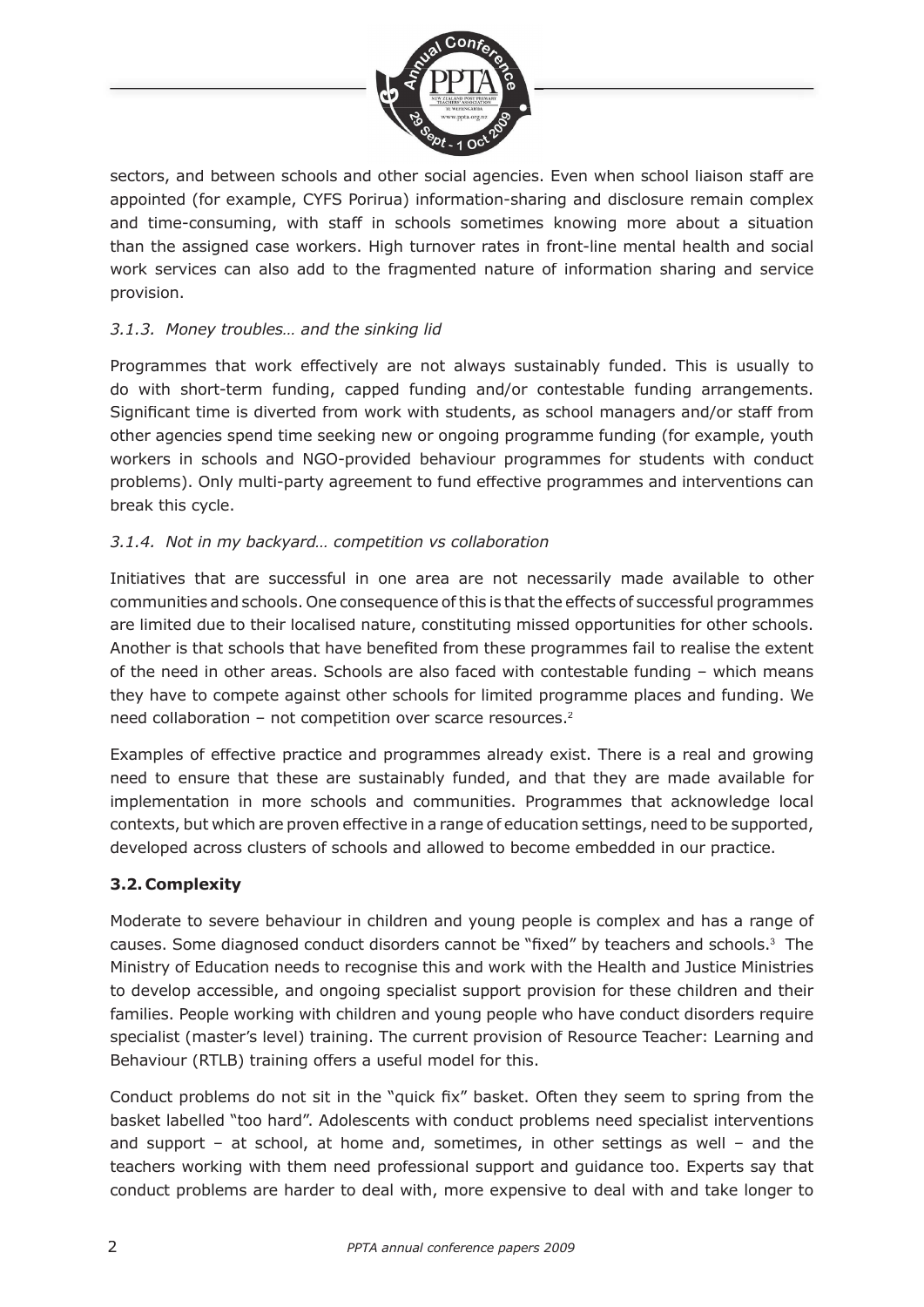

deal with once students have reached secondary school age. The Advisory Group on Conduct Problems (AGCP) suggests that, by the age of 13, neither classroom-based interventions nor combined parent/teacher programmes are likely to be effective solutions to conduct problems.<sup>4</sup> Schools need access to trained psychologists and social workers to support the limited in-school resources (RTLB, counsellors, teacher aides and local support programmes) that may be available. Schools also need tagged time so that appropriate staff can liaise with in-school and external support.

#### **3.3. Collaboration**

Collaboration is easy to say but hard to do. It makes sense to work with other education, health and welfare professionals and, where needed, aligned justice and law enforcement officers. Often, schools are the glue in this knot of people and programmes, yet teachers and school leaders lack the specialist training, time and money to co-ordinate as effectively as these students need. Trained case managers – working long term with conduct-disordered children and their families – are needed. Case managers would be able to communicate and co-ordinate between schools and other service agencies to ensure that information is shared in a timely manner and that interventions are understood and appropriately managed.

Researchers from Otago University recommend that behavioural health clinics be established in schools, "providing a stepped pathway from prevention to care", and that they are staffed by specially trained school psychologists.<sup>5</sup>

Schools offer considerable potential as hosts or hubs for interventions, but this needs funding and staffing above and beyond existing provision. It is possible that the Ministry of Social Development's community link centres may also offer a model for this (see section 6.4).

#### **3.4. Early intervention (and the fallout for secondary schools)**

PPTA accepts that early intervention works best. Evidence shows that programmes targeting preschoolers and their families offer the best return on investment – both in economic and social terms. If interventions do not begin until a young person arrives at secondary school, the costs will be significant and the benefits far less certain. Evidence also shows that school/ family interventions are less likely to be successful once a child reaches college. This is not good news for secondary school teachers in the short term. However, long term, it is in all of our interests to see well-funded, coherent programmes extended across early childhood services.<sup>6</sup>

## **4. Key concepts**

#### **4.1. Evidence**

Programmes that have been proven to be effective are what is needed; programmes that do not work should be dropped. There is evidence about individual interventions that work best with children at different ages. There are school-based programmes that have shown evidence of effectiveness. These need to be looked at, committed to and applied (see section 5.3.1). Research-approved programmes are neither easy to monitor nor quick to implement, and the ultimate test for effectiveness –randomised controlled trials – is seldom achieved in New Zealand.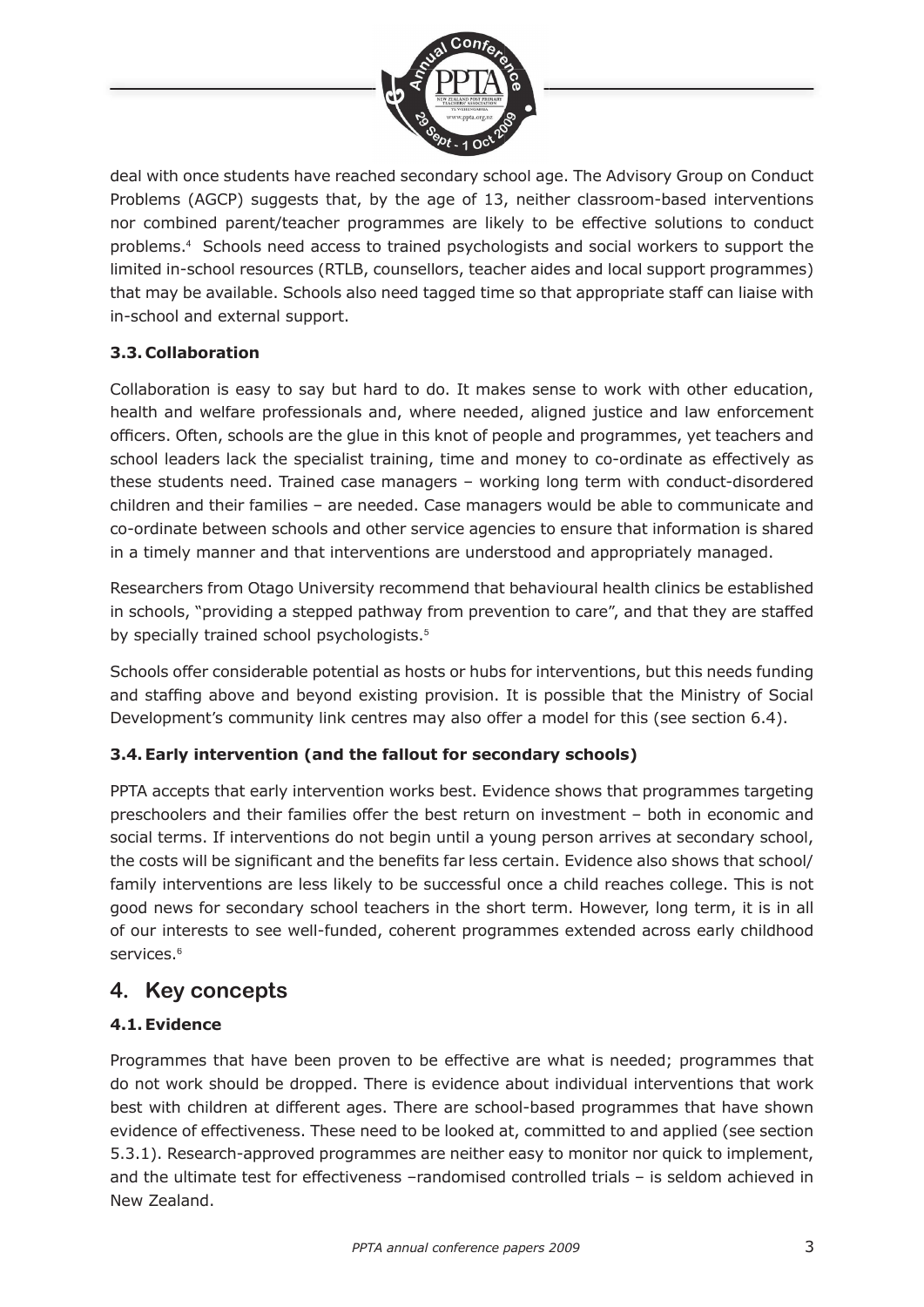

International evidence suggests that even the most effective in-school behaviour programme is likely to result in a 30–40% decrease in behaviour problems. No programme will be 100% successful.<sup>7</sup>

#### **4.2. Fidelity**

This term describes the need to follow programmes, as designed, without compromise. Whole-school programmes (and other designed interventions) that have an evidence base will only be effective if they are fully and faithfully implemented  $-$  often over a significant period of time. Again, to test and develop programmes in this way is a slow process.

#### **4.3. Investment**

Funding is tight – schools have been operating under significant constraints for some years now. Why is the funding so often directed into trials and pilots that are not further developed for all schools? Why is funding targeted at programmes that do not work? There are financial and social imperatives that those trial programmes that meet the evidence tests should be rolled out into more schools. At present, typically, one trial ends and another begins. This is one of the symptoms of fragmentation described above.

#### **4.4. Timeliness**

#### *4.4.1. The long march – the need for ongoing commitment*

Effective programmes will take 10–20 years to implement and embed. A matching commitment of funding, evaluation and development is needed to support this time frame. $8$ 

#### *4.4.2. Early interventions are the best interventions*

Research shows that conduct problems are best dealt with as soon as they appear. Usually, this means during a child's preschool or primary school years (see section 3.4). However, should conduct problems develop during adolescence, prompt interventions work best. Yet there is currently a four-to-eight-week minimum response time to RTLB (and subsequent Group Special Education (GSE)) referrals, a minimum eight-week Children and Adolescent Mental Health Services (CAMHS) waiting list, and a delay of up to a term in specialist response to students exhibiting conduct problems. These delays are both unacceptable and unsafe for students and their teachers.

Inadequate response times are no surprise, given the inadequate staffing formulae that govern RTLB and GSE provision. Every secondary school needs access to at least one fulltime, trained RTLB; larger schools need more. GSE staffing should reflect the research that shows students with severe conduct problems number closer to 5% of the student population than the 1% attribution that governs current GSE provision.<sup>9</sup>

## **5. Schools**

The literature shows that, by keeping students at school, teachers are already doing a huge service to the wellbeing of young people – the interest the Ministry of Education takes in reducing the number of "NEETs" (not in education, employment or training) and improving District Truancy Service outcomes is a clear example of its importance. Secondary teachers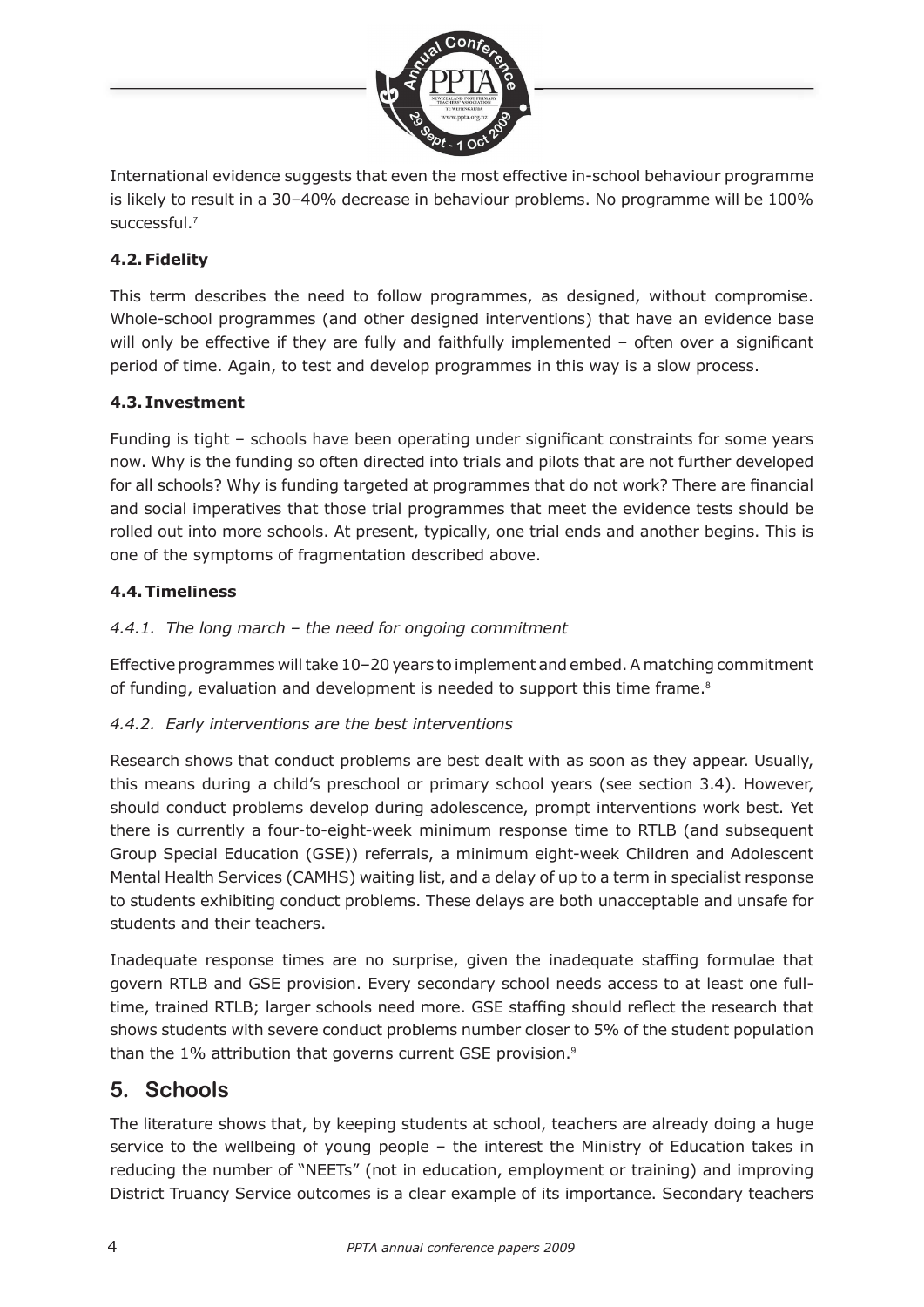

and schools need to be acknowledged for the positive work they are already doing to keep students in the system, safe and with opportunities to continue learning.

#### **5.1. Workplace health and safety for teachers**

School boards must ensure that teachers' emotional and physical wellbeing is not put at risk, due to the stress that may develop due to ongoing work with teenagers who have conduct problems. Teachers have a right to workplaces that meet the health and safety regulations; schools have an obligation to provide these.

#### **5.2. PPTA School Anti-Violence Toolkit**

Produced in 2007, this toolkit offers information, guidelines and resources for schools to help them develop anti-violence policies and practices. It also explains legal rights and obligations to do with the provision of safe schools – for students, teachers and support staff. The toolkit is available for download from the PPTA website and offers a useful audit tool and/or starting point to address issues of violence (and proactive approaches) in schools.

http://ppta.org.nz/advice-and-issues/health-and-safety/

#### **5.3. Whole-school behaviour programmes**

There is a move towards pro-active, whole-school programmes that teach, promote and model desirable behaviour. These involve significant time and learning for teachers, as well as for students and the wider school community. These cannot replace other responses – even effective programmes might only expect to see a 30–40% improvement. Further, these sit alongside interventions for the 5% of students whose conduct problems require one-to-one specialist support. Change in teacher practice or behaviour, on its own, will not effect change for students who have severe conduct problems or disorders.<sup>10</sup>

Whole-school programmes must be:

- evidence-based;
- able to be adapted and developed in a range of contexts, without losing fidelity; and
- properly (fully and sustainably) funded and supported.

#### *5.3.1. Local examples*

#### AIMHI

AIMHI (Achievement in Multicultural High Schools) is a group of nine decile one urban secondary schools where a large proportion of the schools' student population comes from Māori and Pacific backgrounds. The AIMHI schools aim to raise students' educational achievement through a range of strategies, supported by research. http://www.aimhi.ac.nz/

#### Te Kotahitanga

Te Kotahitanga is a collaborative response to the rising problem of underachievement among Māori students in mainstream schools. This professional development and research project,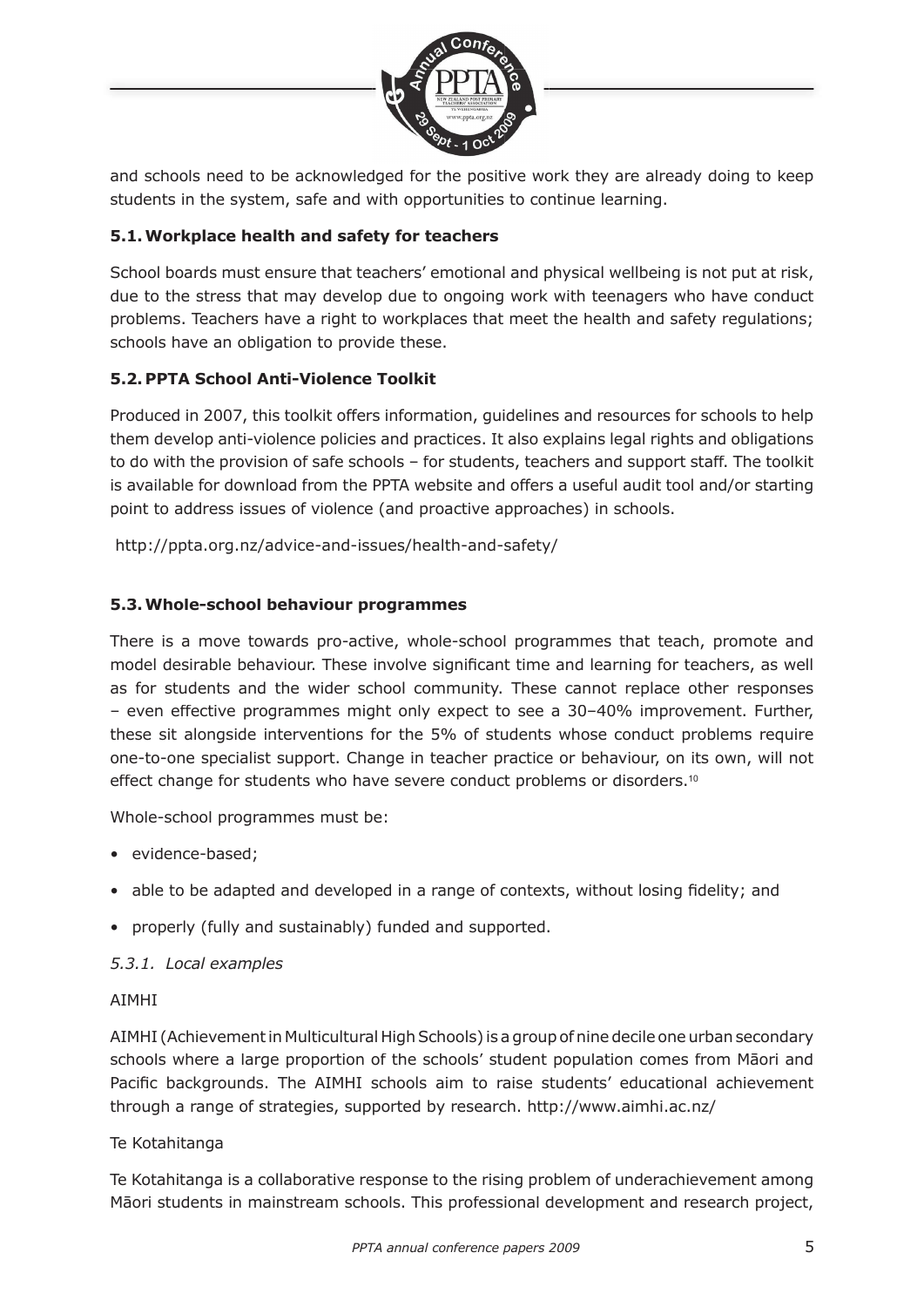

which began in 2001, is now in its fourth phase and involves 33 schools around New Zealand, hundreds of teachers and thousands of Māori students.

This project has not been subject to randomised controlled trials and, although it is showing positive results, it is hard to determine its impact as it is often delivered in combination with other programmes running in Te Kotahitanga schools. There are also concerns that once funding is withdrawn (see section 3.1.3) Te Kotahitanga will not be sustainable.

#### EBS

Effective Behaviour Support (EBS), also known as Positive Behaviour Support (PBS), is a structure that enables the development of a successful school-wide culture. This is achieved by developing positive and respectful relationships through ongoing consultation with, and decision-making by, parents, students, the community and all staff. It builds on a caring environment in which students and staff feel valued and the whole school community feels safe. It involves the development of consistent expectations across all settings and by all staff. It teaches behaviours, instead of "expecting" that students just know what to do.

Students identify their strengths and strive for their potential. Time spent on student learning is maximised: students are taught to work smarter, not harder. As relationships and behaviours across the school community improve, so does student engagement and academic achievement. Data on student learning and behaviour is used to make informed decisions.

http://www.tki.org.nz/r/governance/positive\_behaviours/information/pro\_development\_ e.php#1 http://www.pbis.org/

#### **5.4. Current services**

#### *5.4.1. RTLB*

RTLB currently serve a small number of Year  $1-10$  students with identified moderate learning and behaviour needs. The service is variable  $-$  something that the Education Review Office has recognised with its current review of RTLB cluster management - and also not particularly well designed to work in secondary and area schools. Most secondary schools have access to less than one FTTE RTLB and referrals can take from two to ten weeks to be picked up.

http://www.tki.org.nz/r/governance/positive\_behaviours/information/funding\_resources\_ e.php#5

#### *5.4.2. GSE*

GSE work with less than  $1\%$  of the most difficult Year  $1-10$  students. Again, service is variable and there is no guarantee that referrals will be picked up. Delays in access are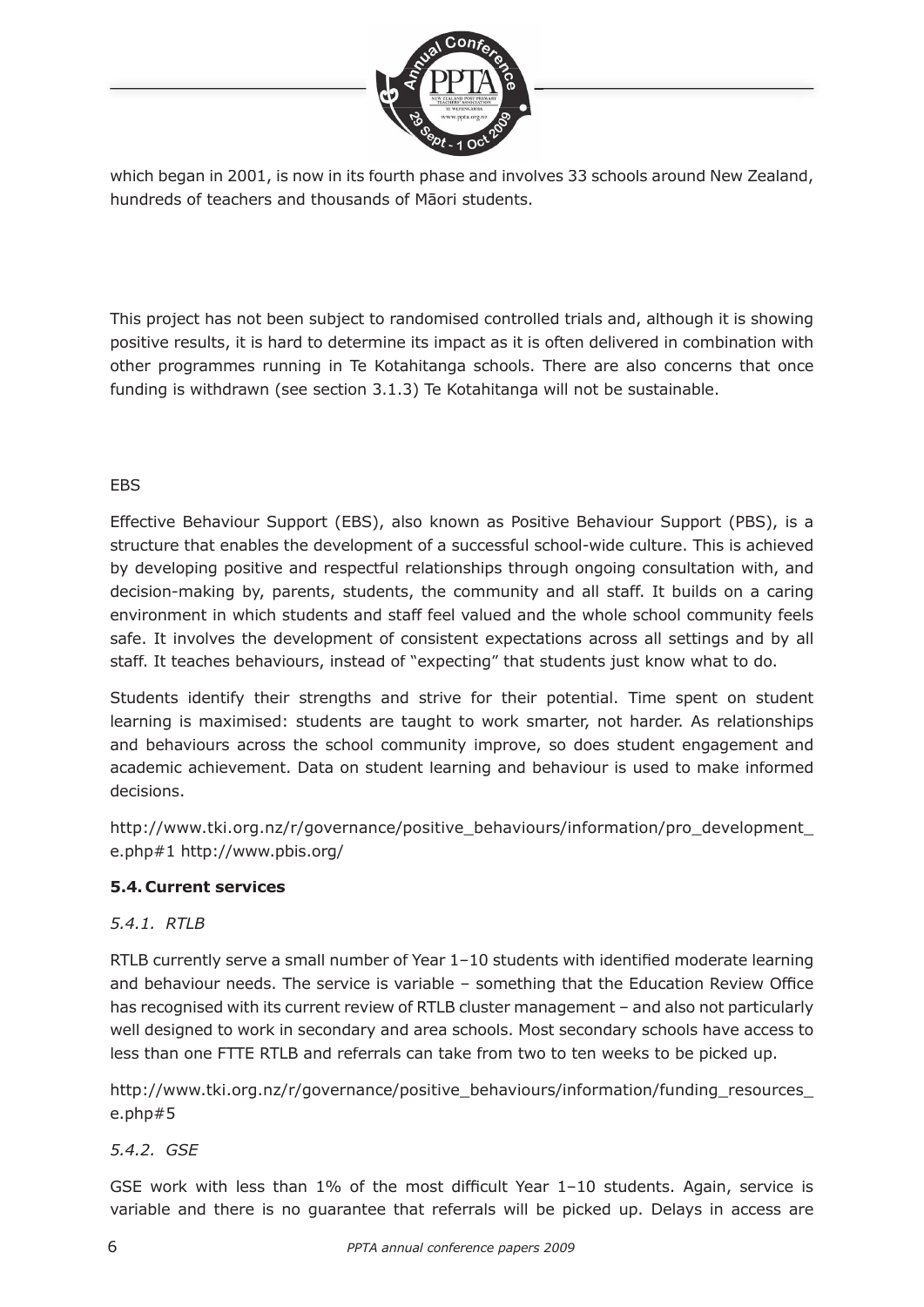

typical – usually GSE involvement takes longer to access than RTLB and, in most cases, an RTLB referral must precede one to GSE.

http://www.minedu.govt.nz/educationSectors/SpecialEducation/AboutSpecialEducation/ WhatWeDo/WhatWeDo.aspx

#### *5.4.3. SWIS*

The Social Workers in Schools (SWIS) programme began with a pilot in 1999 with 12 social workers in three areas: Northland, the East Coast and the Hutt/Porirua. From 2000 it moved into full operation.

The SWiS programme is led and financed by Child, Youth and Family and supported by the Ministry of Education and other ministries. The programme is run in partnership with service providers around the country who directly employ the social workers delivering the programme within schools.

The government's overarching goal in establishing the programme is:

To enhance life outcomes for children whose social and family circumstances place at risk their chances of achieving good health, education and wellbeing outcomes.

Currently there are 128 social workers working in around 320 low decile schools in New Zealand.

http://www.cyf.govt.nz/3629.htm

#### *5.4.4. Alternative Education*

Schools report that there are insufficient places in activity and alternative education (AE) centres to meet demand and that it is difficult to attract and retain suitably qualified staff. Long term, AE provision is probably not an adequate response to conduct problems in secondary schools. However, until such time as schools and other agencies are staffed and funded to meet the complex needs that students with conduct problems present, PPTA will continue to lobby for improved and increased provision of AE. The Ministry of Education conducted a review of AE provision earlier in 2009, to which PPTA made a submission. At the time of writing, the Ministry is consulting with principals and its findings and proposed next steps are pending. There is a student voice report, prepared by NZCER for the Ministry, available on the Education Counts website.<sup>11</sup>

http://www.tki.org.nz/e/community/alterned/

## **6. Community**

There are a number of current community services and initiatives that sit outside the education sector, but which impact on students and families with conduct problems. There are also some inter-agency initiatives under way.

#### **6.1. Inter-agency plan for conduct disorder/severe antisocial behaviour, 2007–2012**

This plan, led by the Ministry of Social Development, details four areas for action in the six-year time period. Its key proposals are: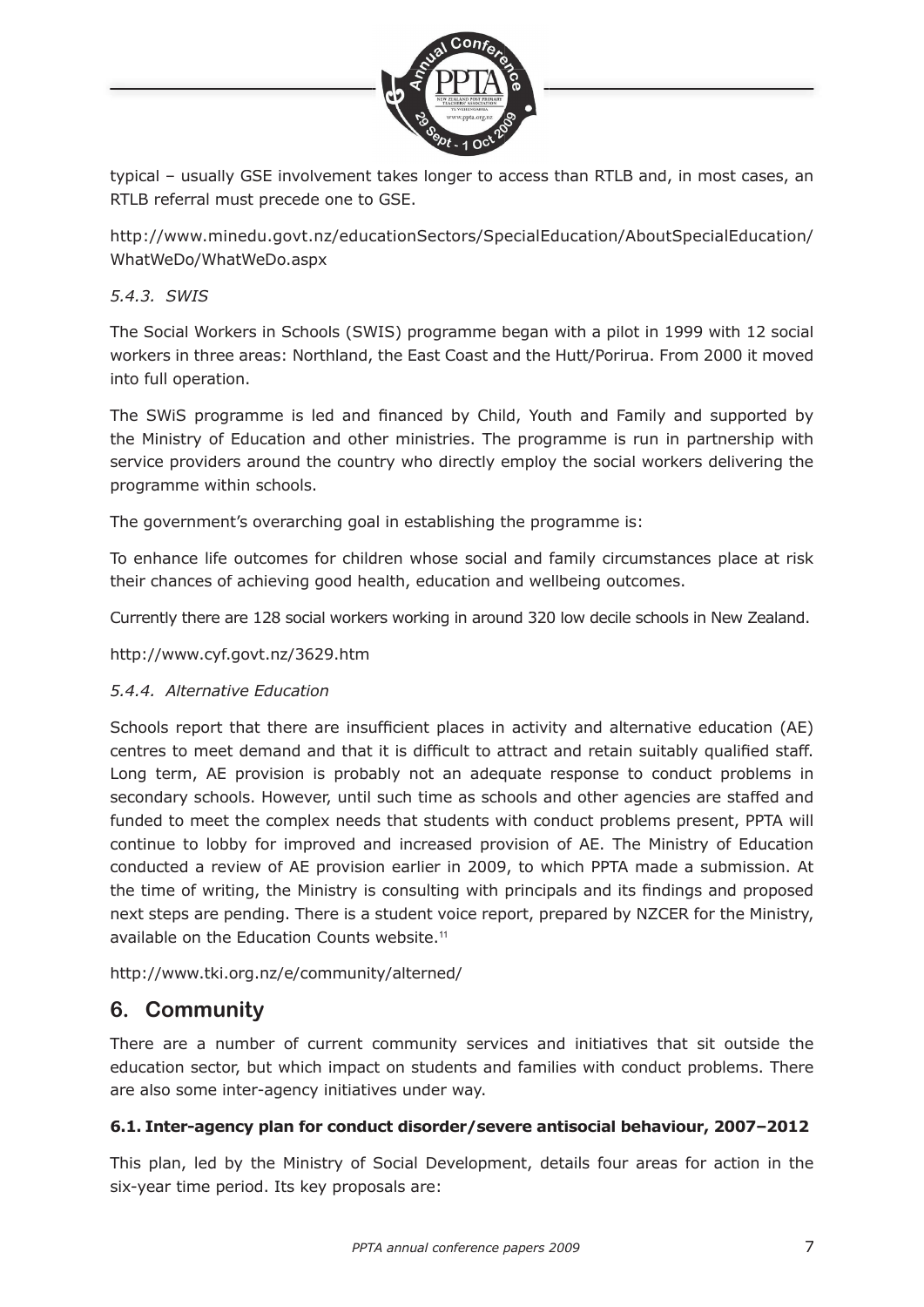

- Leadership, co-ordination, monitoring and evaluation, including establishing an experts' group.
- Building on the specialist behaviour services already provided by the Ministry of Education to ensure that, by 2012, children requiring a comprehensive behavioural intervention (up to 5% of children) receive this level of intervention before they are eight years old.
- Progressively transitioning current service provision to evidence-based, best-practice interventions.
- Developing a shared infrastructure across agencies for the delivery of specialist behavioural services. This will include the development of common screening and eligibility processes to identify and assess the needs of children and young people on an antisocial pathway, and joint workforce development and training.<sup>12</sup>

The plan contains statistics for current (2005) Ministry of Education provision of specialist behavioural services, from which it would appear that support for youth aged 13–22 constitutes less than 20% of the Vote Education allocation. Given what is known about effective interventions for conduct problems, it may be reasonable that more than 80% of this service is targeted at children aged  $0-12$ , but the plan also details "gaps in the availability of specialist services, particularly for younger children and teenagers".<sup>13</sup> Clearly, there is significant work to be done.

The good news is that the research is being done – government agencies are aware that conduct problems are an issue for 5–10% of children and young people and that, unless effective interventions and programmes are developed, conduct problems will continue to cause significant negative social and economic outcomes for New Zealanders. The intention to work for positive change using multi-agency approaches is already agreed, and programmes are in development.

#### **6.2. Advisory Group on Conduct Problems**

This group has been established to investigate conduct problems and produce a series of reports on the prevention, treatment and management of conduct problems in children and young people. Their work is a welcome development in this area; convened by the Ministry of Social Development, AGCP materials can be accessed via that ministry's website: www. msd.govt.nz

#### **6.3. Taumata Whanonga, 2009**

The summit was convened by the Ministry of Education, but with a cross-sector focus and participants from across the public and NGO sectors. The Taumata gave a strong signal that the disruptive behaviour issues raised by members have been heard by the government, and there was recognition that these issues need to be addressed. A number of themes and ideas emerged from the summit:

- Behaviour and conduct issues are long term and complex with no silver bullet.
- The medical view is that the most difficult 5% of conduct disorders will not be able to be fixed by teachers, or in school, so the government needs to fund qualified professionals to deal with them.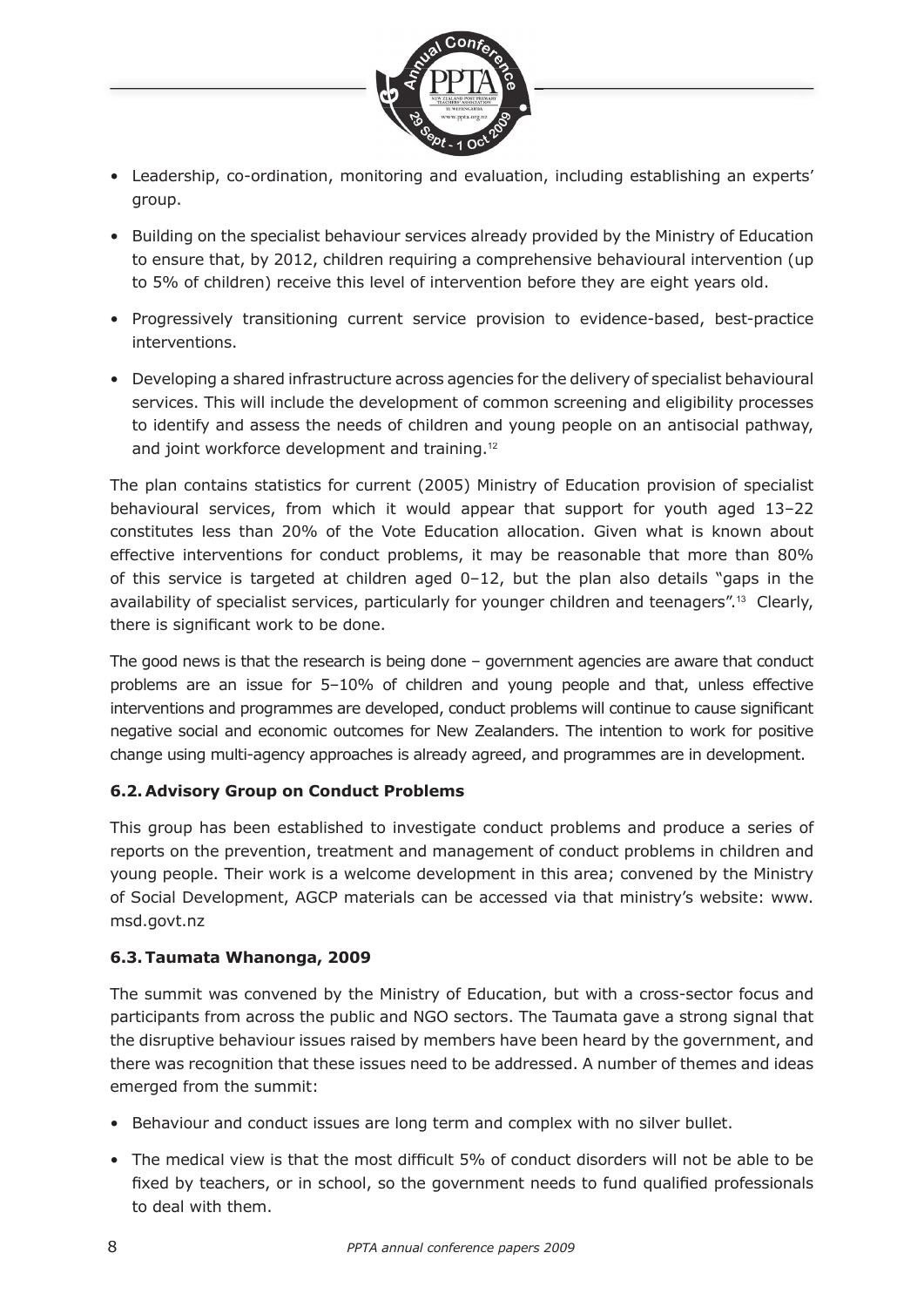

- Putting limited funding into teacher aide provision is inadequate. Many young people need skilled one-to-one interventions. It is unreasonable to expect that using low-paid, semiskilled staff will result in lasting improvements for most conduct disordered young people.
- Evidence-based programmes that have been evaluated using randomised controlled trials are essential. George Sugai spoke about the development of whole-school programmes in the United States to address behaviour (Positive Behavioural Interventions and Supports) – including issues of sustainability, evaluation and adaptation to local contexts. This programme has an intensive research component to support implementation and evaluation. Australia and New Zealand have adaptations of PBIS, such as Positive Behaviour for Learning (PBL) in West Sydney and Effective Behaviour Systems (EBS) in Taranaki.
- Fragmentation whether of programme implementation and distribution or funding is damaging. The evidence-based programmes need to be rolled out sustainably across the country, not just into a minority of schools or areas.
- Collaboration is essential. Schools make a great hub for interventions with young people and families, but aren't necessarily the best-qualified case managers when multiple agencies are involved or needed.
- Prevention is better, but "treatment" is still needed for conduct-disordered students.
- Teacher professional learning and development should be fully funded, ongoing and evidence-based.
- Initial Teacher Education Providers (ITEs) may not be providing trainees with the skills they need to manage classrooms as they begin their teaching careers. There needs to be a shift in focus for ITE programmes.
- Funding constraints mean that finding new money may be difficult, but funding evidencebased, pro-social programmes is an investment with a bottom line that benefits taxpayers and society as a whole.

An interesting example given at the Taumata was the intervention programme "Scared Straight". It is a salutary reminder that popular doesn't mean effective. This US programme put difficult students in prison with a convict for a day to scare them into better behaviour. All involved agreed it was great programme; it attracted the support from the media and ran for years. Recent research evidence, however, has shown that more young people went on to prison from that group than from any control group. In practice, the experience proved to be a first step to socialisation into prison society.

#### *The 'action plan'*

The Taumata planning group final report, with its action plan, will go to the Minister of Education soon. The plan recommends:

- evidence-based programmes that are shared to stop inefficient and fragmented approaches;
- more money on teacher education to manage the 80%; and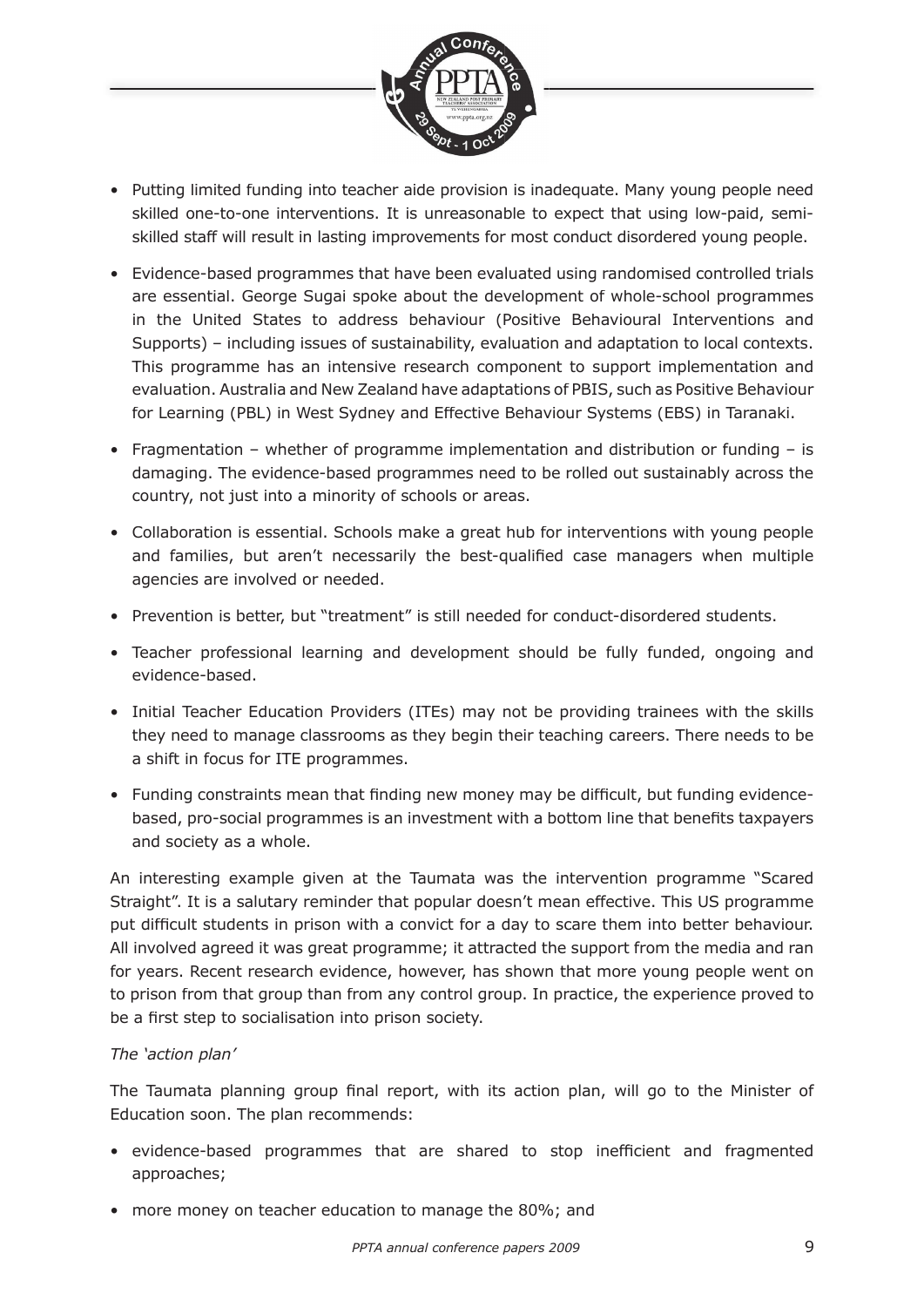

• a review of the RTLB system to give them a greater role.<sup>14</sup>

Clearly the action plan has inherent within it the idea that additional resourcing is required, but not in the specific detail PPTA would like, or in the amount we would see as necessary to address the problems. It is still focused on the notion that results can be achieved by using existing teacher resources, with its proposals for money to be redirected into improving teacher education.

#### **6.4. Community link centres**

These one-stop-shops for community services have been developed by the Ministry of Social Development, through a bottom-up strategy that allows for "more upfront time with clients". This may be more expensive initially but "saves time and money downstream, both in terms of… costs and social problems".<sup>15</sup>

Although this is a national strategy, each centre is responsive to the needs of its host community and can develop accordingly. Currently there are five community link centres, in Ashburton, Flaxmere, Huntly, Linwood and Naenae.

#### *6.4.1. Linwood example*

The Linwood link centre houses Work and Income, the Department of Building and Housing, Career Services, ACC, Workbridge, Housing New Zealand and CYF, as well as providing small meeting rooms for community use. Its manager says: "By working closely together we are breaking down barriers to employment and services that improve people's wellbeing."<sup>16</sup>

#### **6.5. Examples of research-informed community programmes**

#### *6.5.1. Northcote Child and Youth Development project*

This project is research-based, and it includes participatory action research (PAR) as part of its ethos. It has four objectives:

- Promote evidence-based approaches to child and youth service development.
- Learn what works best to improve outcomes at a local level and feed this into national level work on child and youth development.
- Encourage central and local agencies to take a "whole child" approach and collaborate to improve services for children and youth.
- Increase participation in community decision-making by children and young people.<sup>17</sup>

Findings from some of their research are relevant to schools and agencies concerned with improving youth contexts and cultures:

- Sustainable youth development requires multiple inputs from multiple sources over the long term.
- Collaborative relationships are essential for positive child and youth development and it is important to address the challenges to effective collaboration.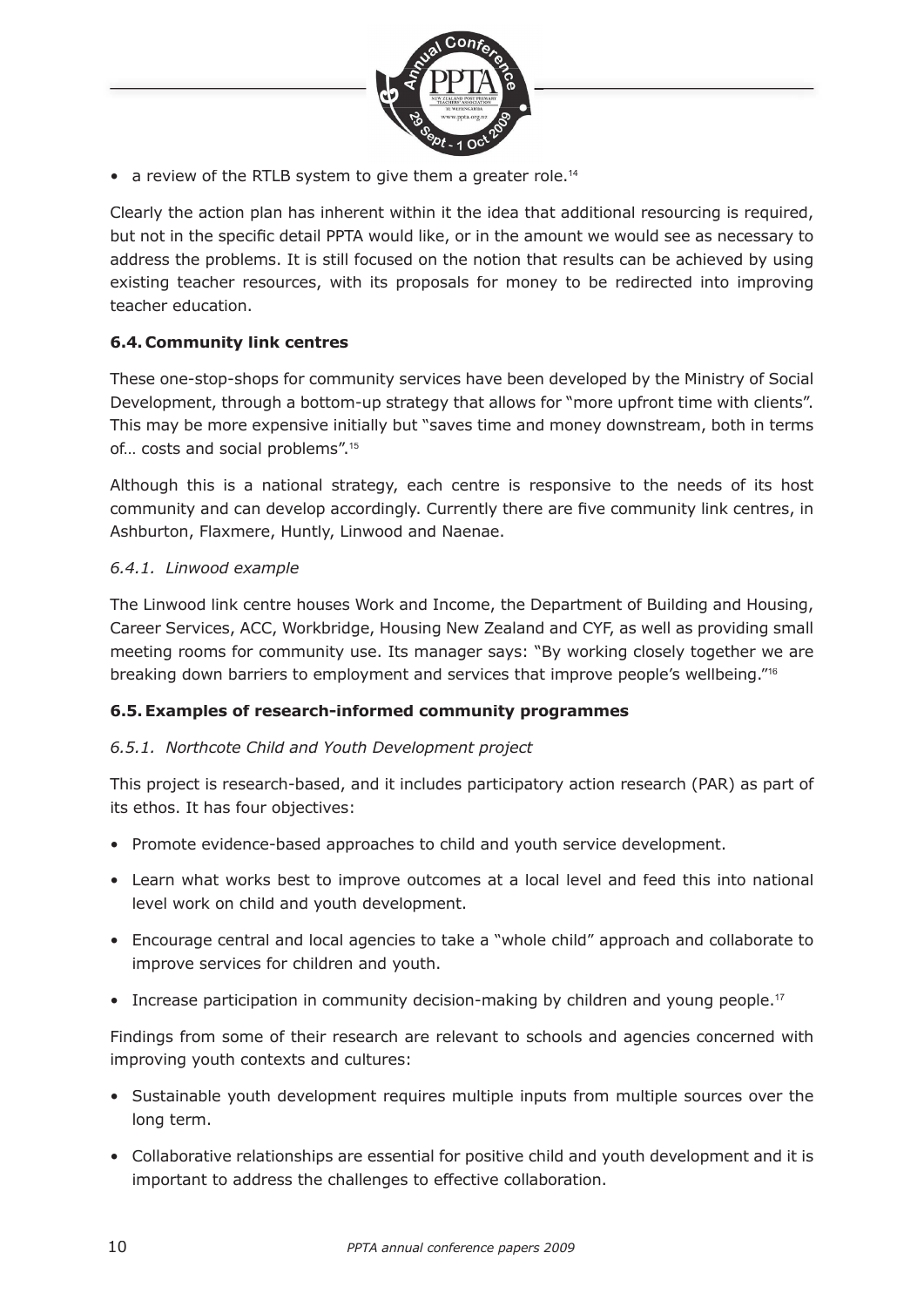

• The inclusion of young people is central to any youth development initiative.<sup>18</sup>

*6.5.2. Action plan for Counties Manukau and Otahuhu youth (Youth Gangs Action plan)*

This plan was developed under the leadership of the Ministry of Social Development, with input from a number of other government departments and NGOs. It aimed at "supporting atrisk children and young people and their families to make positive choices" and to "intervene more effectively with high-risk recidivist offenders".

Like other research presented above, the project found that a 15–25 year development timeframe was realistic, and that the funding and support systems for the project needed to be maintained to allow sustained implementation. They also looked at ways to develop more effective inter-agency collaboration.<sup>19</sup>

# **7. Conclusion**

There are clear themes emerging from current research and the isolated areas of practice detailed above. The challenge is to try and get the best value we can for professional support for teachers and funding for schools to work proactively with the bulk of our students, while lobbying and monitoring the government to commit badly-needed funding and resources to the development of specialist services for children and young people with conduct problems. Despite an extremely positive and proven cost-benefit ratio for early intervention into conduct problems, our system continues to be fragmented, under-staffed, under-qualified and under-funded. Do not hold your breath.

## **8. Further information and resources**

8.1. *Executive summary from the Inter-Agency Plan for Conduct Disorder/Severe Antisocial Behaviour, 2007–2012*

http://www.msd.govt.nz/about-msd-and-our-work/work-programmes/policydevelopment/anti-social-behaviour/

8.2. Executive summary from the *Conduct Problems Best Practice Report 2009*

http://www.msd.govt.nz/about-msd-and-our-work/publications-resources/ research/conduct-problems-best-practice/index.html

8.3. Ministry of Education behaviour action plan

http://www.minedu.govt.nz/theMinistry/EducationInitiatives/TaumataWhanonga/ PublicationsAndResources.aspx

Note: This document may not be available.

## **Recommendations**

1. That the report be received.

2. That PPTA call for evidence-based professional learning programmes for teachers and teacher aides, focusing on effective behaviour management, to be rolled out across schools, with Ministry of Education funding and School Support Services support.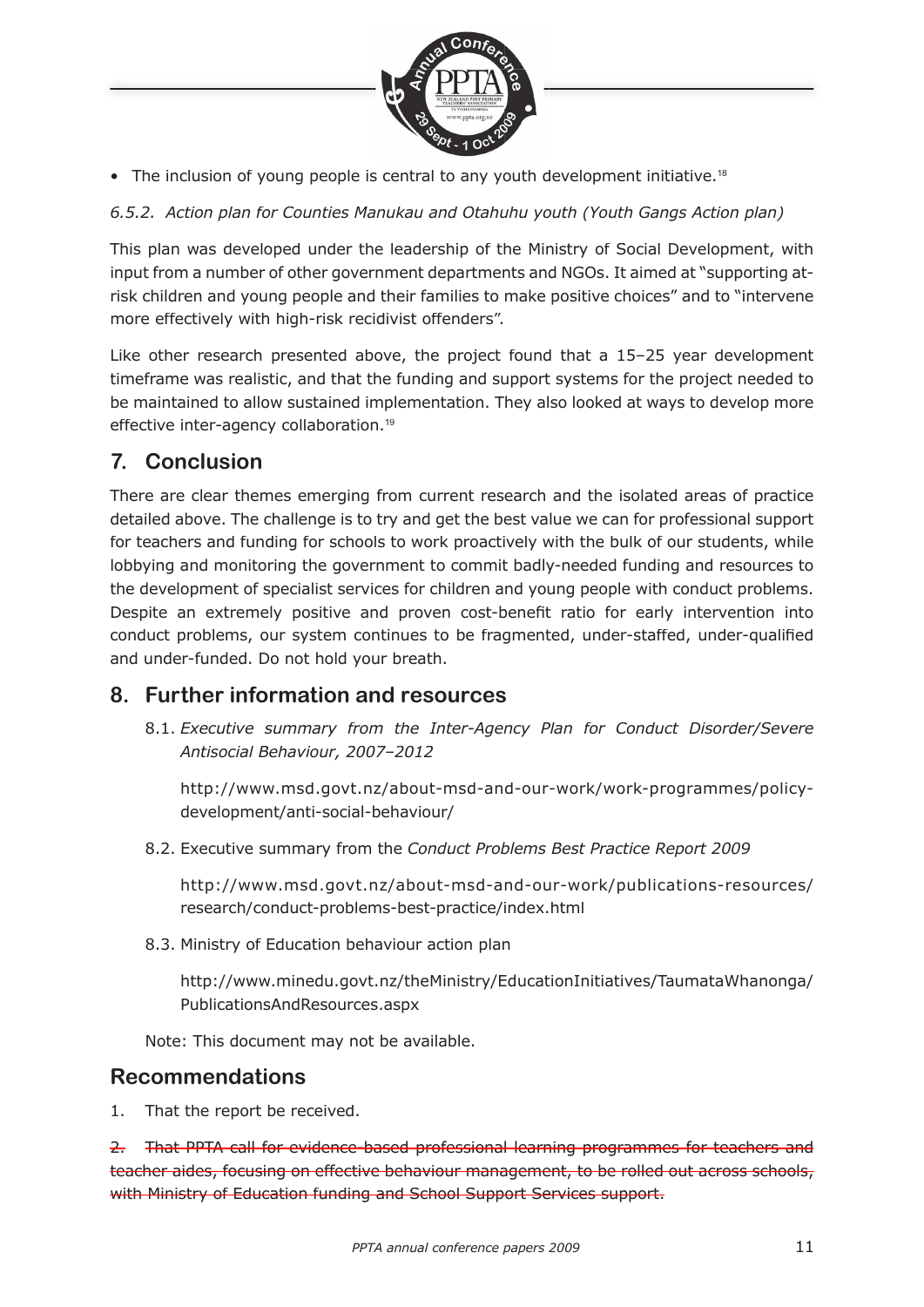

3. That PPTA call for the allocation of RTLBs to each secondary and area school on the basis of a base staffing component of one RTLB plus a roll-generated component, generated at a ratio that ensures adequate and timely provision in all schools.

4. That PPTA call for the development and extension of the social workers in schools programme (SWiS) beyond low decile secondary schools.

5. That PPTA call for 0.5 tagged staffing to be made available to schools for liaison with support agencies (for example, CYFS, youth aid, truancy services, etc).

6. That PPTA call for the Ministry of Education to investigate the provision of behavioural health clinics in schools.

7. That PPTA endorse:

a. the findings of the Advisory Group on Conduct Problems and Taumata Whanonga; and

b. call on the government to co-ordinate and resource relevant programmes and support aimed at reducing the prevalence of conduct problems in secondary schools.

8. That PPTA call for trained case managers to be employed by the government, through the Ministry of Social Development, to work long-term with conduct-disordered children and their families to provide continuity and coherence to interventions and information-sharing with schools and other relevant agencies.

9. That PPTA call on the government to increase the provision and resourcing of highquality alternative education placements for appropriate students.

## **Endnotes**

1. Advisory Group on Conduct Problems (2009). *Conduct Problems; Best Practice Report*, pp11–12. Retrieved 5 August 2009 from http://www.msd.govt.nz/about-msd-and-ourwork/publications-resources/research/conduct-problems-best-practice/

2. Viviane Robinson says "we've got to get over this oppositional discussion between our current model of self-managing schools or the highly centralised and bureaucratic system we had before. There are many alternatives in between. We've had Tomorrow's Schools for 19 years – surely we have learnt something about how to change the system so we achieve better outcomes for all our students" (S Boyd (2009). set. 1:3).

3. *Inter-Agency Plan for Conduct Disorder/Severe Antisocial Behaviour 2007–2012* (2007), p14. Retrieved 5 August 2009 from http://www.msd.govt.nz/documents/about-msd-andour-work/work-programmes/policy-development/interagency-plan.pdf)

4. Advisory Group on Conduct Problems,2009 p39.

5. R Poulton (2007). 'From Cars and Kids to Choices and Capability'. Presentation to the Labour Party conference. Retrieved 5 August 20009 from www.lifecourse.ac.nz/outputs/ labour2007.php

6. Advisory Group on Conduct Problems, p32.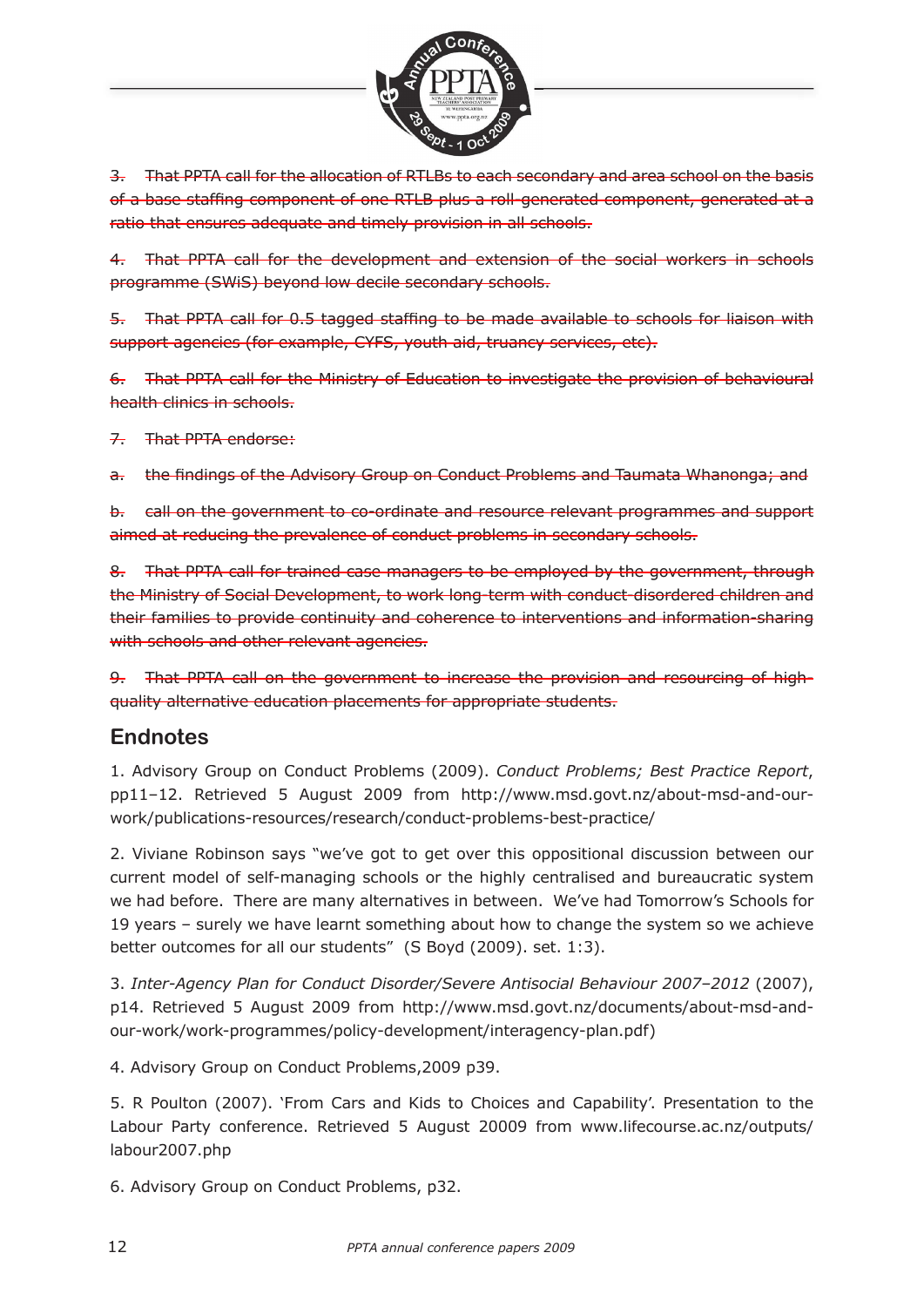

7. George Sugai (2009). Presentation to the Taumata Whanonga. See also www.pbis.org

8. Advisory Group on Conduct Problems, p38.

9. "It is estimated that as many as 1% of 0–17 year olds receive a specialist behavioural service each year" (*Inter-Agency Plan for Conduct Disorder/Severe Antisocial Behaviour 2007–2012* (2007), p2. Retrieved 5 August 2009 from http://www.msd.govt.nz/documents/ about-msd-and-our-work/work-programmes/policy-development/interagency-plan.pdf). Yet the AGCP "concludes that  $5-10$  per cent of children of all ages will have clinically significant levels of conduct problems" (Advisory Group on Conduct Problems, p1).

10. B Dunnachie (2007). *Evidence-Based Age-Appopriate Interventions – A guide for Child and Adolescent Mental Health Services (CAMHS)*. Auckland: The Werry Centre for Child and Adolescent Mental Health Workforce Development, p30.

11. For a summary see PPTA's HX 09/061: *Report – Background of students in alternative education: interviews with a selection of the 2008 cohort*.

12. *Inter-Agency Plan for Conduct Disorder/Severe Antisocial Behaviour*, p3.

13. Ibid.

14. While PPTA advised that schools are relying more on the Specialist Classroom Teachers than the RTLB and there are concerns about the efficacy of the RTLB system in secondary schools, there is clearly a focus on trying to find some use for them in this context.

15. Rise (2008) 4:11. retrieved from http://www.msd.govt.nz/about-msd-and-our-work/ publications-resources/journals-and-magazines/rise/index.html

16. Rise (2008) 4:10.

17. S Greenaway, K Conway (2005). *Northcote Child and Youth Development Project; Formative Evaluation – Quarterly Progress Report Two*. Retrieved 5 August 2009 from http://www. msd.govt.nz/documents/about-msd-and-our-work/work-programmes/initiatives/northcotechild-youth-project/northcote-quarterly-review.doc

18. V Jensen, H Kaiwai, S Greenaway, K Conway (2005). *Northcote Child and Youth Development Project; A Literature Review*. Retrieved 5 August 2009 from http://www. msd.govt.nz/about-msd-and-our-work/work-programmes/initiatives/northcote-child-youthproject

19. Centre for Social Research and Evaluation Te Pokapū Rangahau Arotake Hapori (2006). *From Wannabes to Youth Offenders: Youth Gangs in Counties Manukau*. Retrieved 5 August 2009 from http://www.msd.govt.nz/about-msd-and-our-work/publications-resources/ research/youth-gangs-counties-manukau/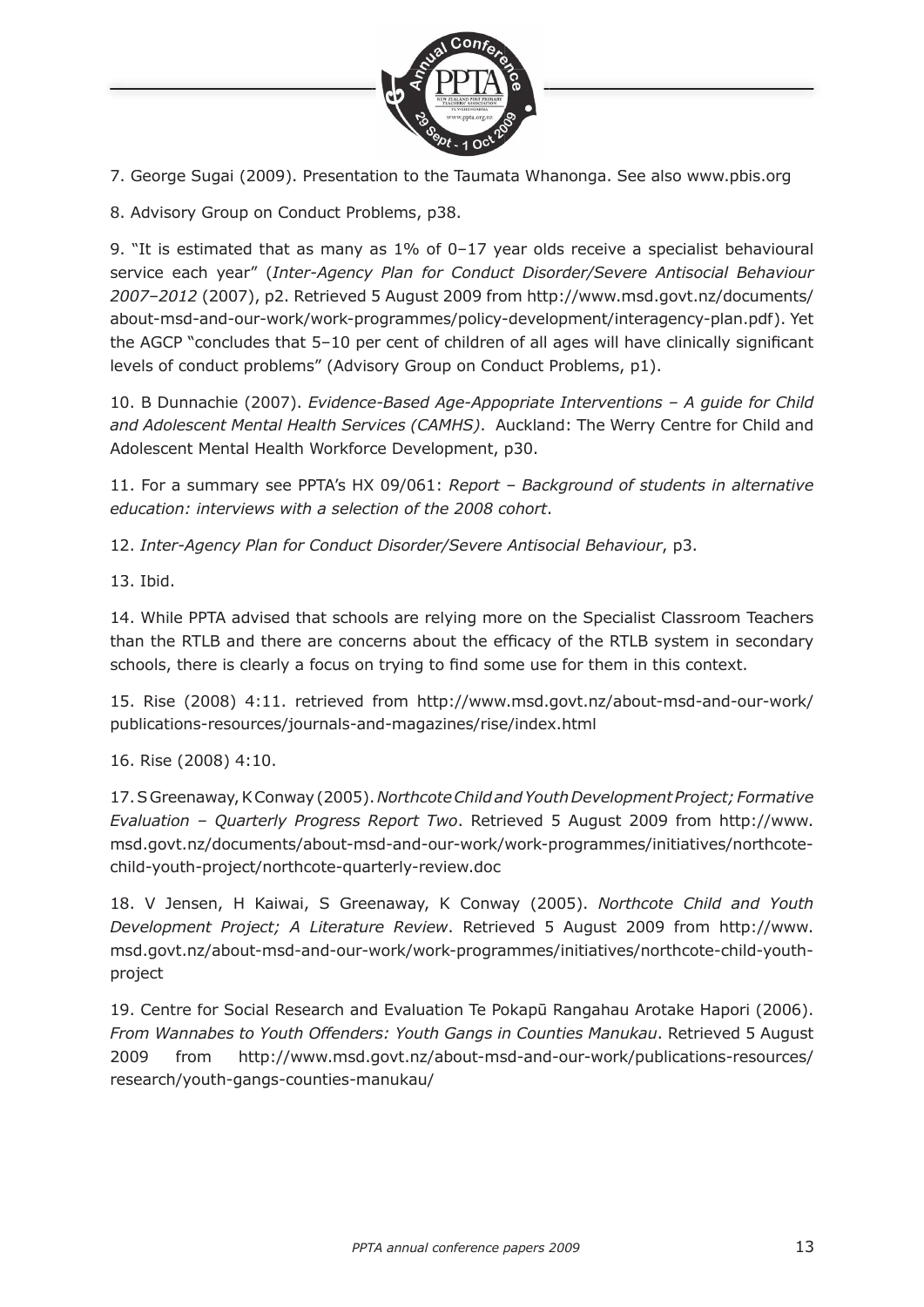# Decisions from the 2009 Annual Conference



#### **80, 15, 5 percent: What we know; what they need**

- 1. That the report be received.
- 2. That PPTA call for evidence-based professional learning programmes for teachers and teacher aides, focusing on effective behaviour management, to be rolled out across schools, within two years with Ministry of Education funding and SSS support.
- 3. That PPTA call for the allocation of RTLBs to each secondary and area school on the basis of a base staffing component of one RTLB plus a roll-generated component, generated at a ratio which ensures adequate and timely provision in all schools.
- 4. That PPTA call for the development and extension of the social workers in schools programme (SWIS) beyond low decile secondary schools.
- 5. That PPTA call for tagged staffing for schools for liaison with support agencies of 0.5 FTTE base staffing plus a roll and decile-linked component.
- 6. That PPTA call for the Ministry of Education to investigate the provision of behavioural health clinics with appropriately qualified staff, in schools.
- 7. That PPTA:
	- a. Endorse the findings of the Advisory Group on Conduct Problems (AGCP) and Taumata Whanonga; and
	- b. Call on government to co-ordinate and resource relevant programmes and support aimed at reducing the prevalence of conduct problems in secondary schools.
- 8. That PPTA call for trained case managers to be employed by government, through MSD, to work long-term with conduct disordered children and their families to provide continuity and coherence to interventions and information-sharing with schools and other relevant agencies.
- 9. That PPTA call on the government to increase the provision and resourcing of high quality alternative education placements for appropriate students.
- 10. That executive bring back a proposal to 2010 conference, outlining strategies, including a range of alternative staffing formulas, targeting severely disruptive behaviour.
- 11. That PPTA actively endorse the need for tagged staffing for trained guidance counsellors in secondary and area schools.